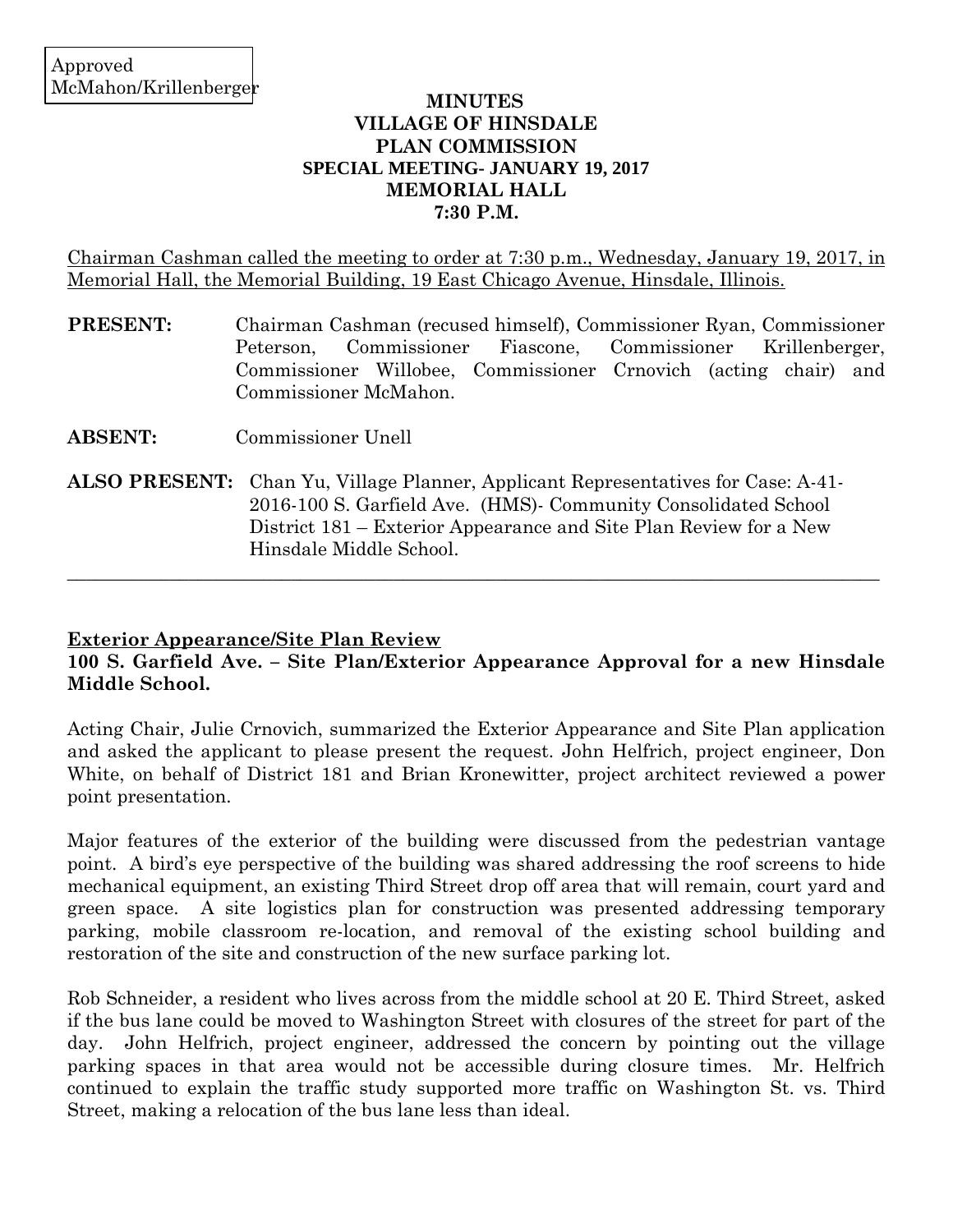Acting Chair Crnovich posed the possibility of moving the bus lane to the parking lot. Brian Kronewitter pointed out that it is best practice to separate bus drop off from school parking lots.

Acting Chair Crnovich suggested moving the parent drop off to Third Street or return the current HMS permit parking to residential. Don White indicated the school district is working with the village to determine future use of Third Street. He went on to explain that parent drop off would happen in the parking lot with cars queuing through the school district property relieving street congestion. Mr. White went on to explain that he anticipates the school will no longer have a need for the permit parking on Third Street after construction. Mr. White clarified that the parking lot for this evening's proposal includes a surface lot but a bi-level deck could be considered in the future as part of an intergovernmental agreement between the school district and the village. Chan Yu concurred that the discussion at this meeting was to be about a surface lot, not a bi-level parking deck. Chairman Cashman asked Chan Yu to clarify that if an intergovernmental agreement was reached for a multi-level deck that the issue would return to ZBA and plan commission as a major site plan adjustment.

Acting Chair Crnovich asked for a better visual of the parking area & Mr. Helfrich indicated the slide showing the current proposed surface lot would not change if lot was changed to a bilevel deck. The lots would be placed one above the other but a retaining wall would need to be added to the plan. Mr. Helfrich indicated that evergreen screening plants would be part of the landscape for the parking lot.

Acting Chair Crnovich indicated concerns about the lack of detail in the landscaping plan presented. It was stated that ten trees are included in the plan to exceed the number of trees required by ordinance. Acting Chair Crnovich requests a more detailed landscaping plan.

Acting Chair Crnovich asked for the materials used for the retaining wall on the back side of the parking lot. Mr. Helfrich stated the wall would likely be uni-lock material with a shrub screen in front.

Acting Chair Crnovich asked for more information about lighting for the parking lot. The exact design of the lighting is undetermined at this time but Brian Kronewitter explained the lot lights would be a taller version of the historical style lighting fixtures used in the bus area in LED if available.

Acting Chair Crnovich asked if some 15 minutes parking spaces were considered for use by parents dropping off items at the school. Mr. Kronewitter indicated that visitor spaces would be identified outside the front door to be used for this purpose. Mr. Kronewitter went on to explain the current plan had 124 parking spaces for the estimated 108 spaces required by current staff.

A concern was raised by a commissioner that the loading space was going to take away from potential parking and delivery trucks blocking the sidewalk. Mr. Helfrich indicated there would be enough space for trucks to back in further than the diagram indicated and sidewalks would not be blocked and the current location of the loading dock minimized conflict between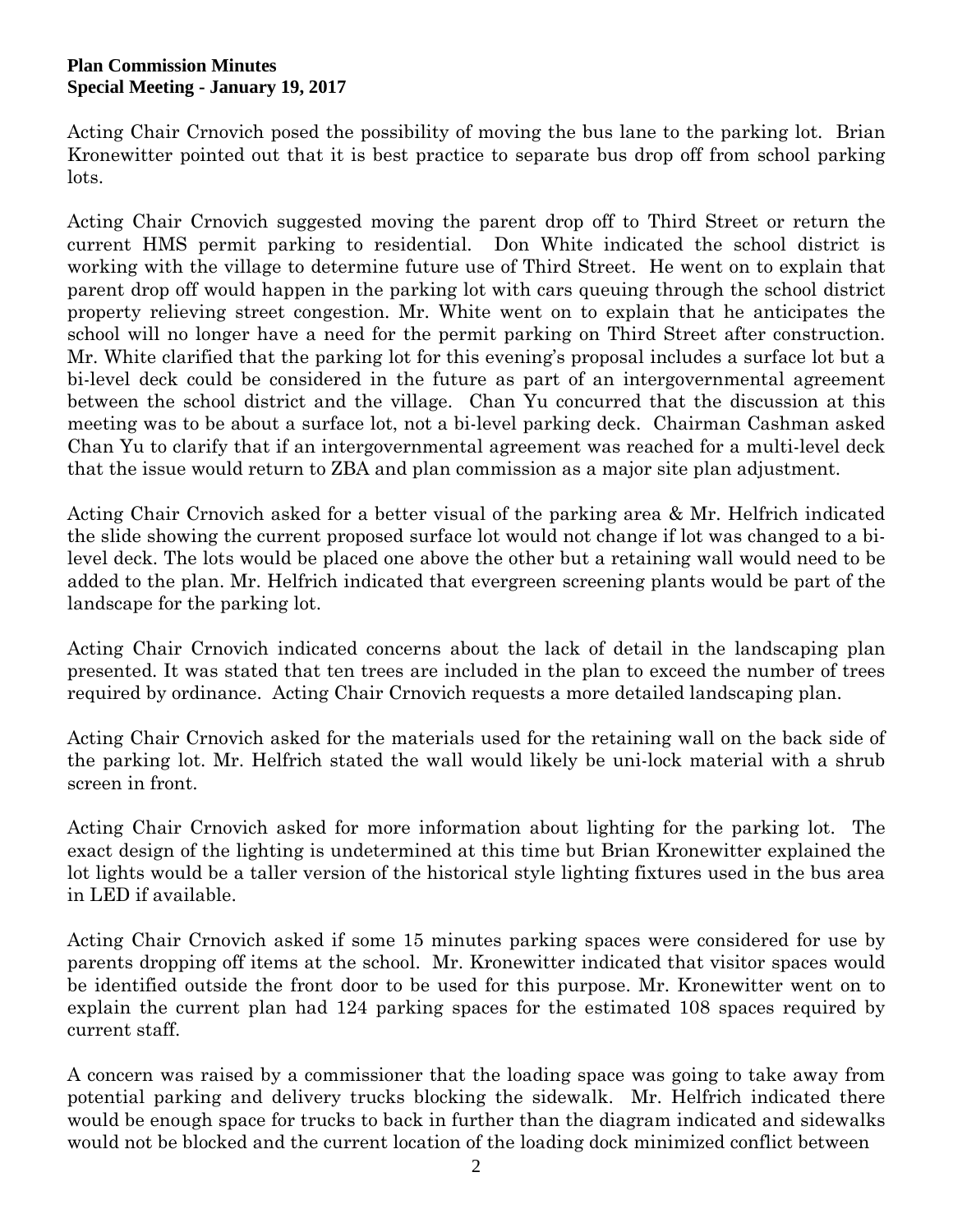student and vehicle traffic. Mr. Helfrich continued to explain if the loading area was with the additional space needed to add a turn around to prevent delivery trucks from the need to back, it would greatly impact surrounding space used by students. Acting Chair Crnovich inquired about the number of deliveries the school gets daily. Mike Dugan, from District 181 estimated that the school receives 1 delivery per week from large trucks, the remaining deliveries are from vans and box trucks smaller in size. Acting Chair Crnovich stated continued concerns with the safety of backing trucks over a sidewalk where there is a lot of pedestrian traffic. Mr. Helfrich suggested the plan would be looked at again. Acting Chair Crnovich suggested the idea of possibly limiting the delivery times if the location of loading area can't be relocated or redesigned with a turn around. Mr. Kronewitter & Helfrich responded that relocation of the loading area was less than ideal for close proximity to school kitchen and placing the loading area in view to residences. Mr. Kronewitter stated that limiting the times of deliveries may be the best possible solution. It was again stated by a commissioner that the present location of loading area may be short sided & that now is the time to discuss problems to and make changes to plans.

Acting Chair Crnovich inquired how students will cross to the playing field. Mr. Helfrich indicated that students would use the same route they currently use but a traffic calming device would be added for extra safety. Students could re-enter the building through two different doors leading to the gym.

Acting Chair Crnovich asked for input from the commissioners on the loading dock. Commissioner Krillenberger acknowledged concerns but felt it was a practical solution with some trade-offs. Commissioner Willobee indicated the traffic concerns with the amount of time needed to back trucks should be considered. Those issues were addressed with the suggestion to limit delivery times to light traffic periods during the day. Chan Yu requested clarification on the size of trucks using the delivery area. It was stated that large trucks, between 70-80 ft. long, would be using the delivery area once a week for food deliveries and once a month for pop deliveries. The bulk of the deliveries would be in the area of 30 feet or less. Commissioner Willobee asked the line of sight for these backing trucks be considered when planting trees in the area.

Commissioner Ryan asked if the primary focus of the design firm was schools and asked for some local examples of projects. Mr. Helfrich responded that school design was a major focus for the firms with College of DuPage, Waubonsee Community College, West Aurora Schools were some recent projects.

Commissioner Krillenberger asked for more information on the community discussions that took place as part of the design process. Mr. Kronewitter responded that the process of the first referendum consisted of at least 6 community discussions, a community input survey that followed the failed effort and revisions to the design from the survey resulting in a cheaper and smaller building. The second referendum consisted of approximately 12 community meetings and meetings with neighbors to discuss the various proposed variances. The traffic study was conducted was used to make further revisions to the plan and eliminated some previously sought variances.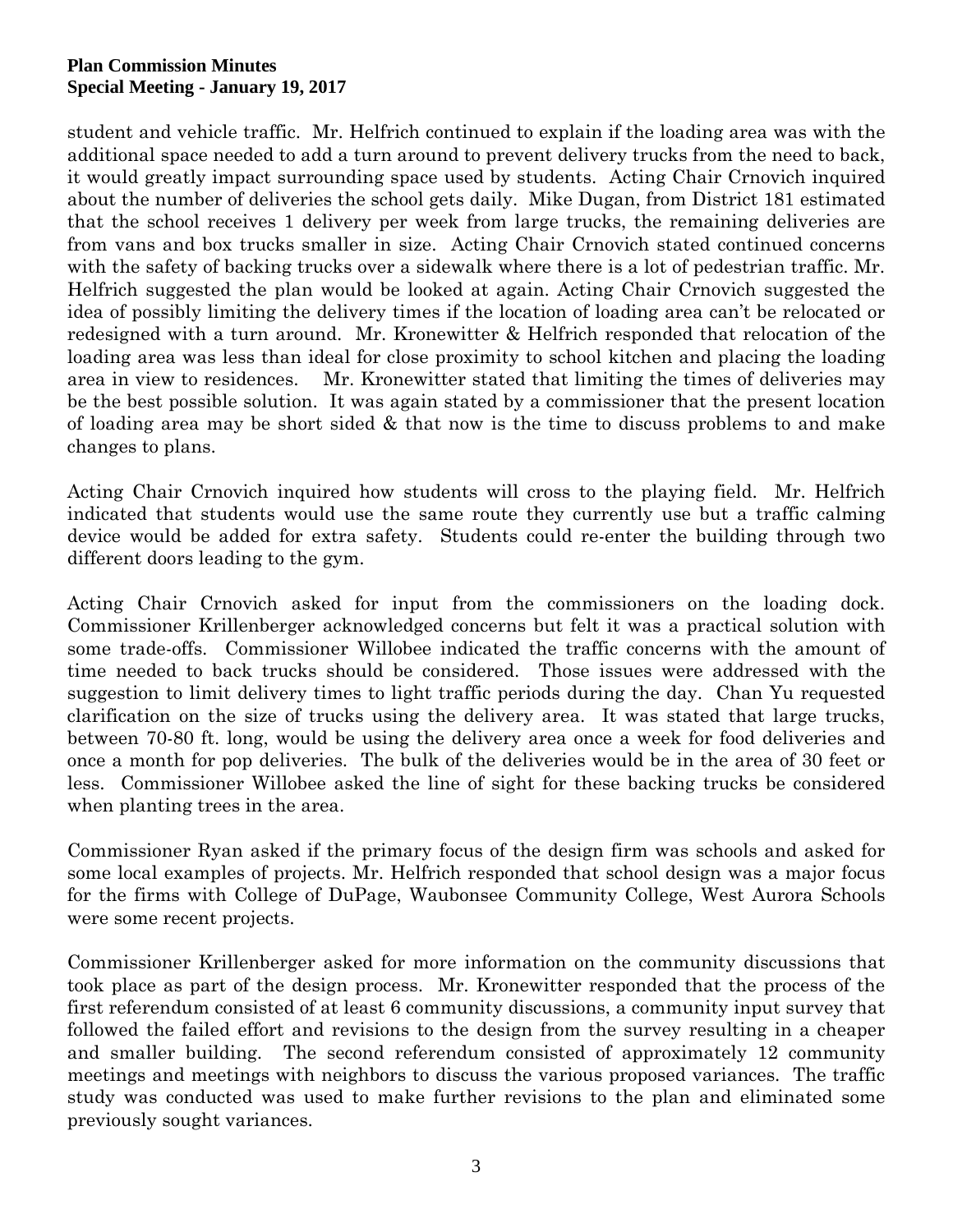Commissioner Peterson inquired about the street of main access to the school. Mr. Helfrich indicated the main traffic patterns are not shifting from current use as supported by the traffic study. The Garfield entrance will be eliminated and there will much more room on the sight for cars to queue up on school property rather than in the public street, reducing current traffic congestion. Acting Chair Crnovich indicated the school is in the process of designing a parent drop off plan (which the school currently does not utilize) further reducing the traffic congestion.

Bill Merchantz, commercial property owner of 111 S. Lincoln, asked the commission to do all they can to support the potential District 181-Village partnership for the bi-level parking deck. He stated that parking continues to be a significant concern for all projects considered in the village and the potential for the agreement is a valuable opportunity to ease some parking shortage that must be planned for now. Commissioner Krillenberger shares the concerns about planning for the opportunity to provide more parking spaces but he and other commissioners agreed that the surface parking lot presented in the current plan is all they can discuss and consider. Chan Yu also stated the commission can only consider the surface lot at this time. Commissioner Ryan asked about the potential costs of constructing the bi-level deck and Mr. Kronewitter stated those costs could be provided to the village if requested. In response to Commissioner McMahon's inquiry about the status of discussions between the village and the school district, Dr. White stated the district is in discussions but no commitment has been obtained for the multi-level deck. Dr. White elaborated that in an effort to be a good neighbor, discussions with the village would continue to determine if an solution to parking constraints could be determined however, the surface level lot in the currently in the plan will allow the school district to move forward with construction. Mr. Merchantz has meetings scheduled with Brad Bloom to expedite the construction of the multi-level deck without slowing the progress of the HMS project. Acting Chair Crnovich stated meetings had been held in the past to discuss concerns with area merchants and residents and likely more upcoming could be the appropriate place to discuss the multi-level deck but tonight they must discuss the plan before them. Chan Yu stated that if any change may happen in the future for a multi-level deck, the change would need to go before ZBA and PC in the form of a major adjustment application to an exterior site plan.

Commissioner Krillenberger requested for more information about the type of stone used in the plan. Mr. Kronewitter responded by explaining cast stone, in lay brick and buff concrete would be used. Commissioner expressed it was difficult to understand building materials without samples present.

Acting Chair asked why the atrium was 50 feet tall. Mr. Kronewitter explained the height created volume and drama, allowed for lots of daylight to enter. It was stated the school's main entrance would be under the atrium.

Acting Chair asked if it has been determined which mechanicals will need to go on the roof and how high the screening will be. Mr. Kronewitter explained it would be buff in color and details are provided in the packet.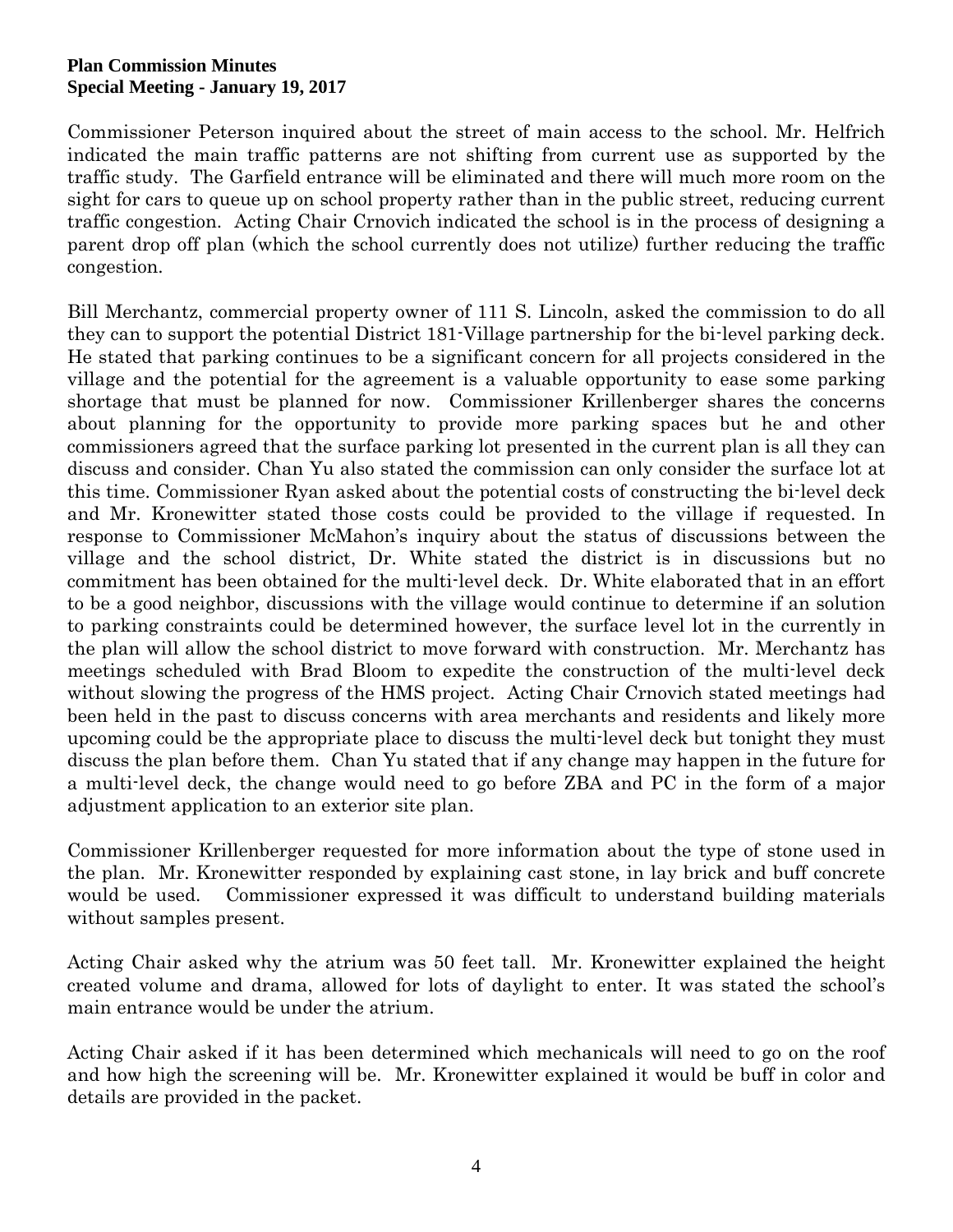Commissioner McMahon asked about window details. Mr. Kronewitter stated aluminum windows would be used and Chan Yu indicated further details were available on pages 20+ of the plan. Mr. Kronewitter stated the colors used in the packet are reasonably accurate to what actual materials would be.

Acting Chair Crnovich suggested presentation boards be prepared for the BOT meeting and Mr. Kronewitter happily agreed to prepare them to include a shot of the pre-cast, the brick, what the windows would look like. However, Mr. Kronewitter stated the exact materials used would be unknown until bids come in. The materials used on a presentation board will be general representations.

Acting Chair Crnovich asked how many entrances the building will have. Mr. Kronewitter indicated all entrances out from the slide of the plan.

Commissioner Fiascone asked for the materials used for the fence surrounding the dumpsters. Mr. Helfrich was unsure of exact material at this time, he stated the fence would be 6 feet high with gates.

Commissioner Fiascone shared concerns of the safety of the crosswalk and suggested perhaps the village could install some flashing lights similar to those near the hospital. Mr. Helfrich responded that he is working with the village to provide signage and a speed hump at the location of the crosswalk. Mr. Yu stated he would communicate these concerns to the police department.

Mr. Konewitter was asked to share renderings of the Garfield side of the school.

General comments from the PC was the building was a very good looking building that would fit in well with the downtown area and the neighborhood.

Acting Chair Crnovich asked for more information about the weather station. Dr. White responded it would support STEM education & they hoped to keep it in the plan to support the education of the students.

Acting Chair Crnovich asked about signage. Dr. White indicated that traffic signage was in the plan and interior signage of the building has not yet been addressed. Dr. White stated the historical plaques would be saved from around the current building and discussions are taking place on how to preserve pieces of the current building in the new construction.

Acting Chair Crnovich asked about the playing field. Mr. Kronewitter stated it would be restored with seed.

Acting Chair Crnovich asked about stormwater. Mr. Helfrich stated the stormwater will be meeting existing conditions with some oversized swales. The bulk of the detention will be located underground in the south eastern and western corner. Another underground vault is being considered for the northeastern corner. It is the intention to keep the bus lot's permeable pavers.